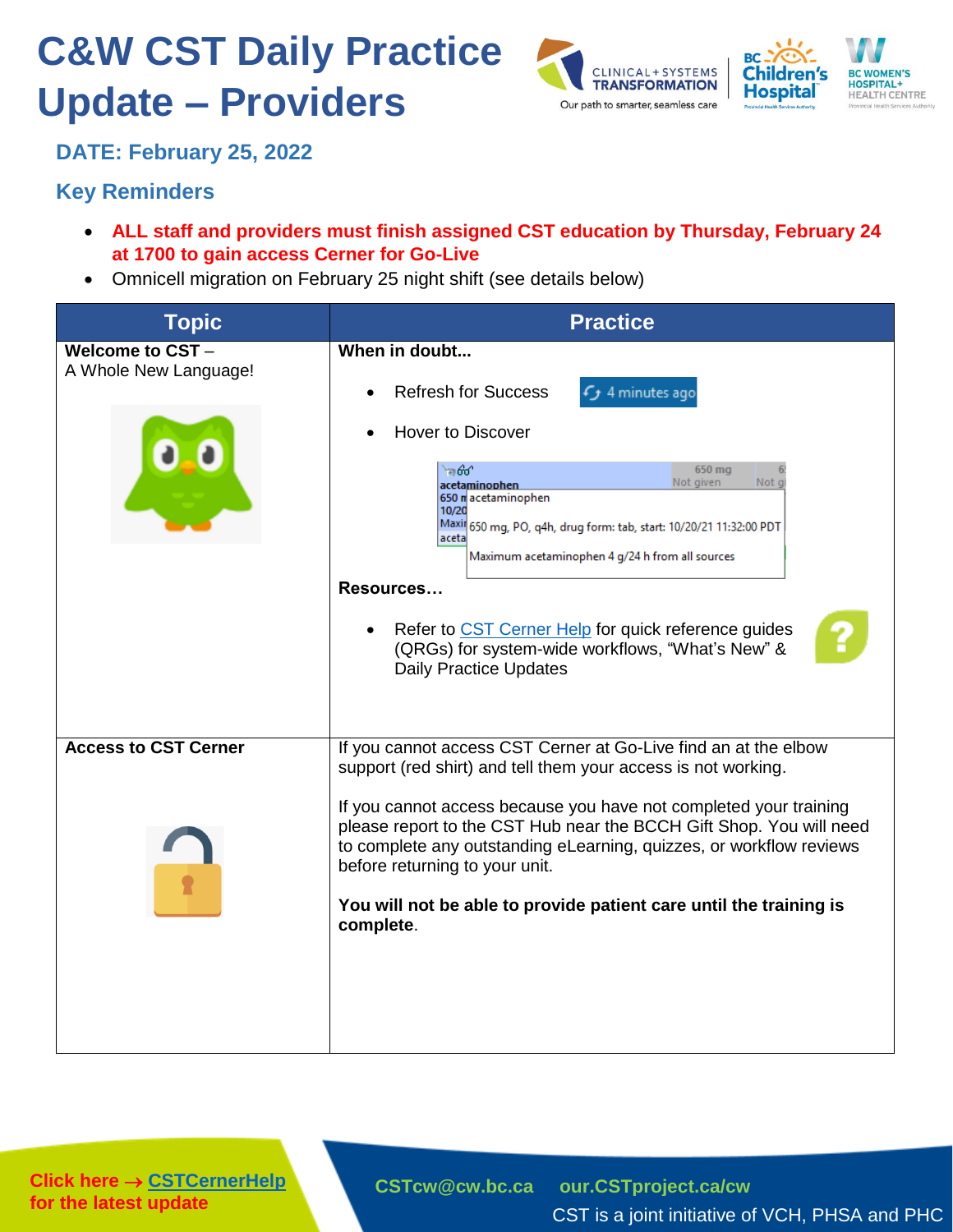## **C&W CST Daily Practice Update – Providers**





**BC WOMEN'S<br>HOSPITAL+**<br>HEALTH CENTRE

| <b>Topic</b>                                                  | <b>Practice</b>                                                                                                                                                                                                                                                                                                   |
|---------------------------------------------------------------|-------------------------------------------------------------------------------------------------------------------------------------------------------------------------------------------------------------------------------------------------------------------------------------------------------------------|
| <b>CST Cerner vs. CW Cerner</b>                               | <b>CST Cerner Powerchart</b><br><b>Blue Title Bar</b>                                                                                                                                                                                                                                                             |
| Legacy CW Powerchart<br>New CST Powerchart                    | View Patient Chart Links Notifications Schedule Help<br>SHome & Patient List 3 Message Centre 55 Staff Assignment Case Selection # CareCompas<br>BM Conversation - Communicate - Medical Record Request @ Preference Card Main<br>Patient Health Education Materials & SHOP Guidelines and DSTs & UpToDate & PSLS |
| erprise Apps <b>C</b> CST Power Chart <b>P</b> CW Power Chart | <b>CW Cerner Powerchart</b><br>Purple Title Bar                                                                                                                                                                                                                                                                   |
| <b>Right System,</b><br><b>Right Encounter!</b>               | Chart Links Notifications Navigation Help<br>ent List   Patient Access List   Scheduleg   Message Center   Ferealth Vewer     6 Docum. 0     2 Ste   0 to Date  <br>Sculator MAdrice Council La Communicate . J Medical Record Request @ Explorer Menu @ Schedulin                                                |
|                                                               | CST Cerner Help: Find the Right Patient and Right Encounter                                                                                                                                                                                                                                                       |
| <b>Tap N Go</b>                                               | Log on with username/password once per shift to activate Tap.<br>Use Tap N Go at any network computer for the rest of your shift for<br>efficient access.                                                                                                                                                         |
|                                                               | <b>Tap N Go FAQs</b>                                                                                                                                                                                                                                                                                              |
| <b>Cutover Alerts</b><br>(e.g. Violence, Care Plan)           | Review old chart (paper or CW Cerner) to verify and update alert as<br>needed within CST Cerner.                                                                                                                                                                                                                  |
|                                                               | <b>CST Cerner Alerts Practice Update</b>                                                                                                                                                                                                                                                                          |
| <b>Order Entry</b>                                            | Providers are expected to enter their orders directly into Cerner, except<br>for in emergency circumstances.                                                                                                                                                                                                      |
|                                                               | Please have patience as staff continue to clarify, repeat, and verify<br>accuracy of telephone orders with a second HCP, as needed.                                                                                                                                                                               |
|                                                               | <b>Telephone Orders Practice Pointer</b>                                                                                                                                                                                                                                                                          |
|                                                               | For details on orders management in CST, refer to:<br><b>CST Orders Management Policy</b>                                                                                                                                                                                                                         |
|                                                               |                                                                                                                                                                                                                                                                                                                   |
|                                                               |                                                                                                                                                                                                                                                                                                                   |
|                                                               |                                                                                                                                                                                                                                                                                                                   |

**Click here → [CSTCernerHelp](http://cstcernerhelp.healthcarebc.ca/#t%3DWhats_New%2FWhat_s_New.htm=&t=CST_Cerner_Help.htm) for the latest update**

**[CSTcw@cw.bc.ca](mailto:CSTcw@cw.bc.ca) [our.CSTproject.ca/cw](https://transformationcentral.vch.ca/cw)**

CST is a joint initiative of VCH, PHSA and PHC